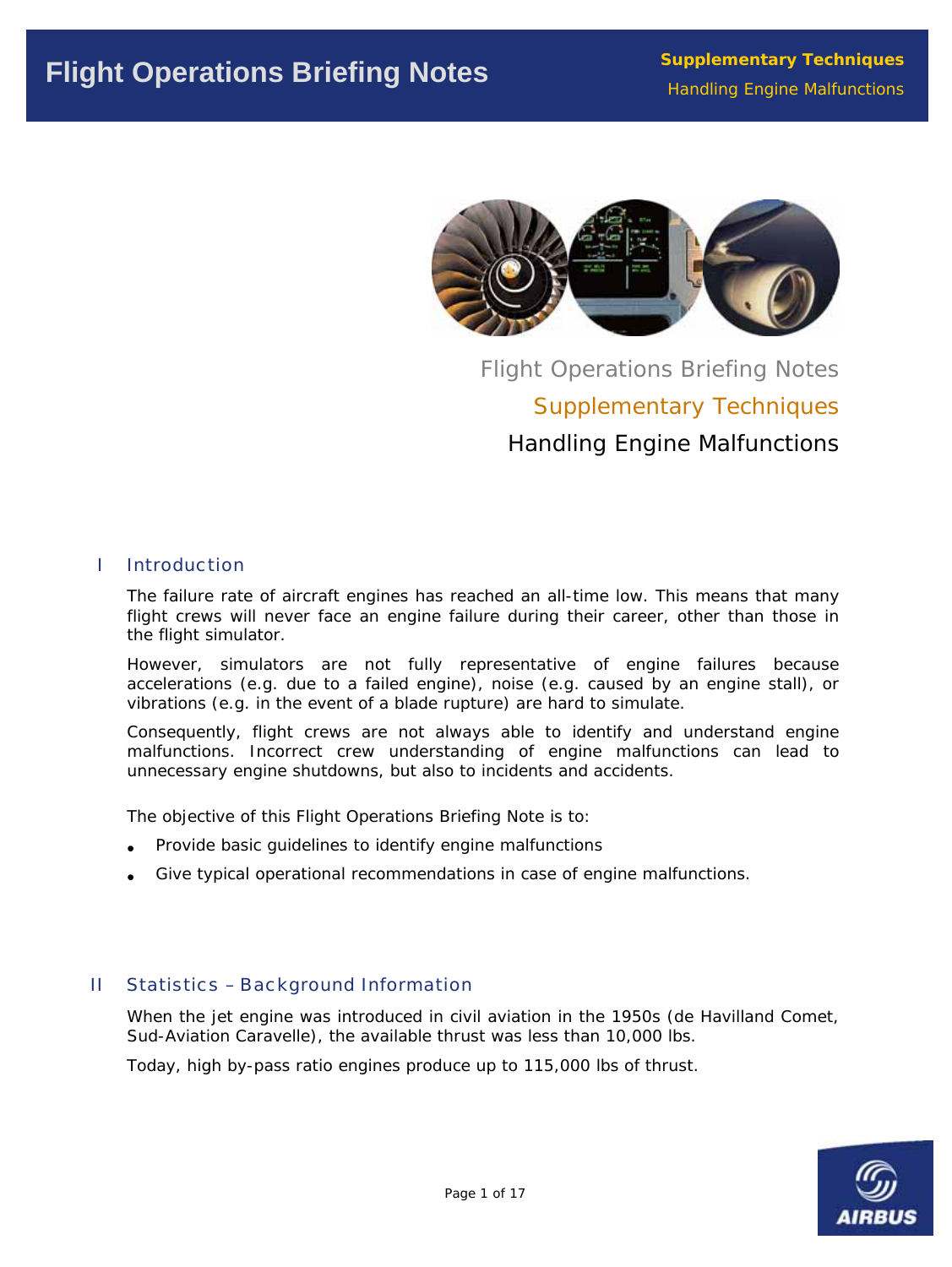During the same time, the rate of In-Flight Shut Downs (IFSD) has decreased as follows:

|       | IFSD (per 100,000 engine FH) |
|-------|------------------------------|
| 1960s | 40                           |
| Today | Less than 1                  |

(Source: AIA/AECMA Project Report on Propulsion System Malfunction + Inappropriate Crew Response, November 1998)

#### **Figure 1**

#### *In-Flight Shut Down Rate*

In other words:

- In the 1960s, in average each engine failed once a year
- Today, in average, each engine fails every 30 years.

This improvement in the rate of IFSD has allowed the introduction of ETOPS (Extended Twin Operations) in 1985. Among other criteria, to be approved for ETOPS 180, the rate of IFSD must be less than 2 per 100 000 engine flight hours.

This also means that pilots that start their career today will probably never experience an IFSD due to an engine malfunction.

However, despite the significant improvement in engine reliability, the number of accidents (per aircraft departure) due to an incorrect crew response following an engine malfunction has remained constant for many years. This prompted a study with all major industry actors involved (aircraft and engine manufacturers, authorities, accident investigation agencies, pilot organizations).

Among the results were:

- The vast majority of engine malfunctions are identified and handled correctly. However, some malfunctions are harder to identify
- Most crews have little or no experience of real (i.e. not simulated) engine malfunctions
- Simulators are not fully representative of all malfunctions
- Training does not sufficiently address the characteristics of engine malfunctions.

The following crew undue actions, caused by engine malfunctions, have been observed:

- Loss of control (trajectory not adapted to the engine failure)
- Rejected takeoff above V1

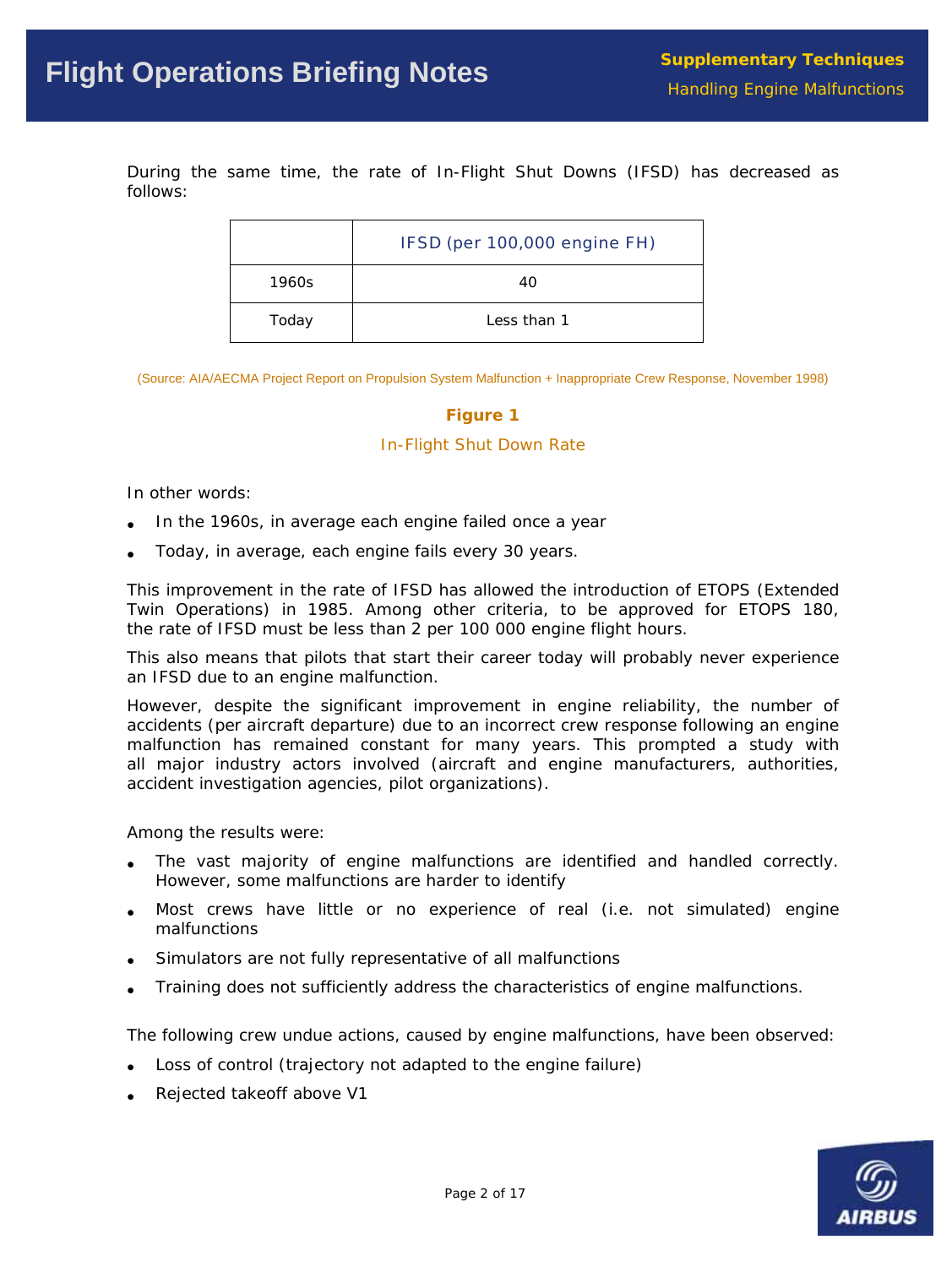- Shutdown of the wrong engine
- Unnecessary engine shutdown
- Application of the wrong procedure / Deviation from the published procedure.

# III Engine Parameters

## III.1 Primary Engine Parameters

The primary engine parameters are permanently displayed on the Engine and Warning Display (EWD), or on the center panel (A300/A310). These parameters are (**Figure 2**):

- EPR (Engine Pressure Ratio) and/or N1 (Fan speed) as applicable
- N2 (and N3 for RR engines): High Pressure Compressor rotor speed
- EGT: Exhaust Gas Temperature.



**Figure 2**  *Main Engine Parameters (Rolls-Royce Engine Example)* 

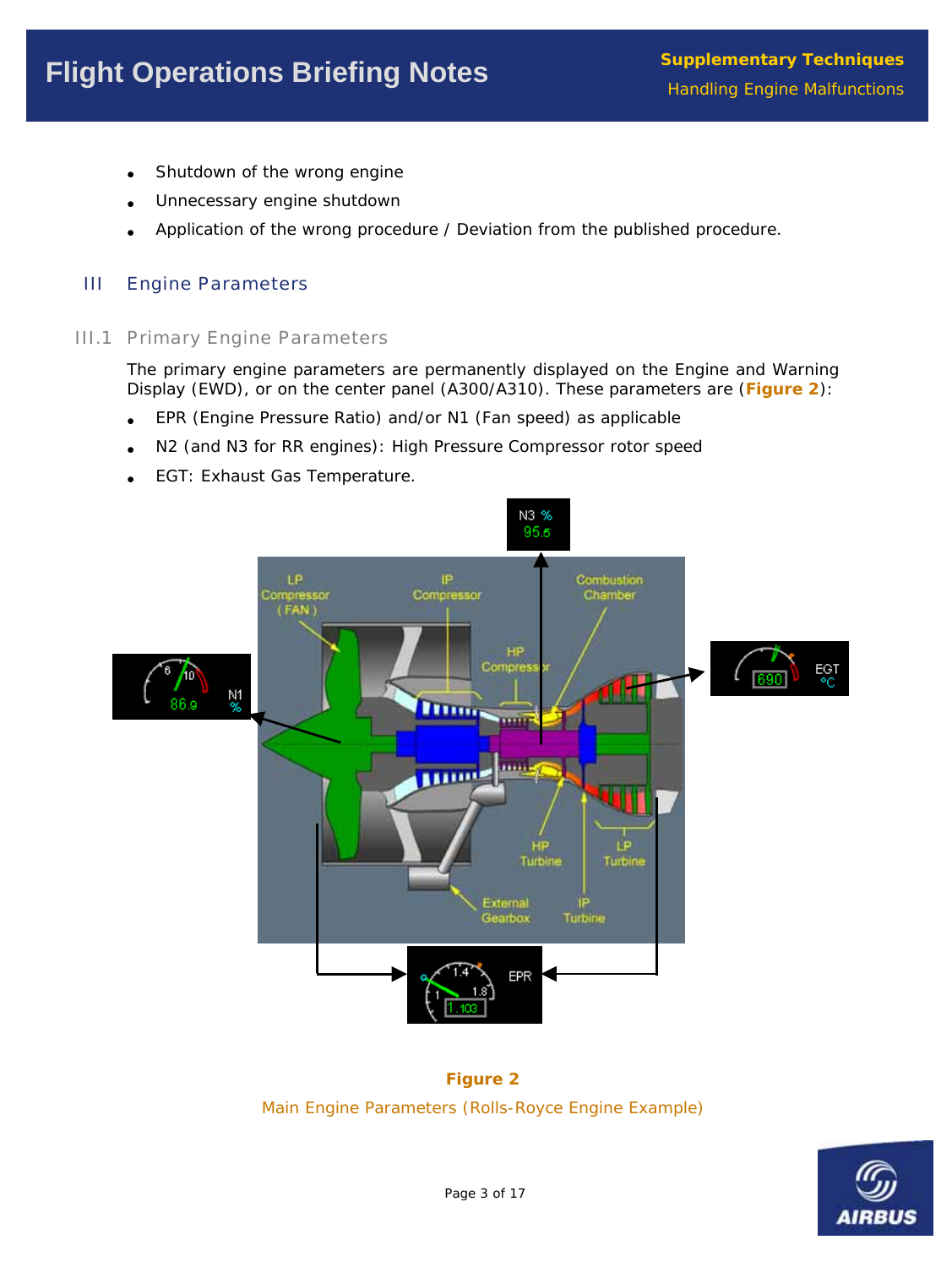## EPR / N1

EPR and N1 are both representative of the engine thrust. Consequently, depending on the engine type, either N1 or EPR is used as the primary thrust parameter (when EPR is the primary thrust parameter, N1 is used as a backup).

#### *Note:*

*On the A380, a new parameter called THRUST provides an easy interpretation of le thrust (0% = windmiling thrust; 100% = TOGA thrust (bleeds off), whatever availab the external conditions (temperature and altitude))* 

A low EPR (or N1) can be the sign of an engine flameout.

Rapidly fluctuating EPR (or N1) can be the sign of an engine stall.

N2 (or N3 for RR engines)

The N2 (or N3 for RR engines) is used to monitor the engine start/relight sequence.

Rapidly fluctuating N2 (or N3) can also be the sign of an engine stall.

## EGT

A high EGT can be the sign of:

- An ageing engine
- An engine stall
- A tailpipe fire
- An engine failure.

# **III.2 Secondary Engine Parameters**

The other engine parameters are fuel flow, engine vibrations, oil quantity/temperature/ pressure, and nacelle temperature.

Fuel Flow is usually displayed with the main engine parameters on the EWD or on the center panel.

(SD), on the center panel, or on the Flight Engineer's station. These parameters (in The other secondary engine parameters are displayed on the ECAM System Display particular oil pressure and temperature) should be monitored throughout the flight, amongst others, during the periodic cruise check.

its normal range, the Engine SD will be automatically displayed and the parameter will pulse (in green). This is referred to as an ECAM advisory. On all Airbus aircraft (except the A300 B2/B4), when a parameter drifts out of

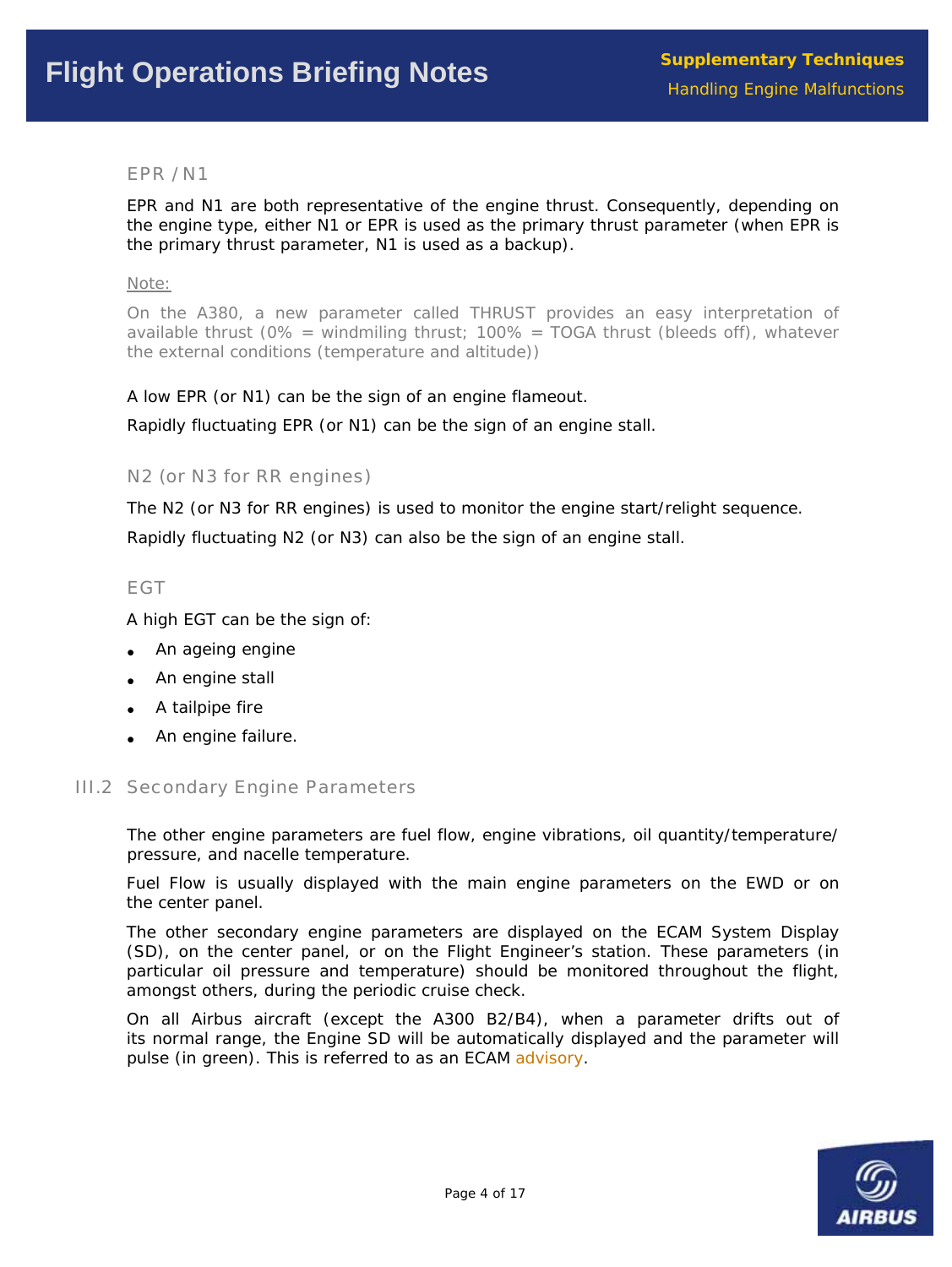#### IV Identifying Engine Malfunctions

Most engine malfunctions can be easily identified, thanks to dedicated warnings/cautions or indications. However, some malfunctions are harder to identify, and require some flight crew knowledge, in order to properly understand and handle them.

IV.1 Engine Fire

An engine fire is easy to identify, and is also sometimes referred to as an "external fire", or "nacelle fire" because it occurs inside the engine nacelle but out of the engine core and gas path.

An engine fire can occur at any time, both on ground and in flight.

It is usually due to inflammable fluid coming into contact with very hot engine parts, such as the compressor, turbine or the combustion chamber casings. This can be caused by:

- **Leaks**
- The rupture of a pipe (e.g. caused by the rupture of a rotating part of the engine)
- A damage affecting the accessory gearbox
- The rupture of the combustion chamber, that can lead to a torch flame.

When the inflammable fluid comes into contact with the hot engine parts, the fire will auto-ignite. These inflammable fluids are:

- Fuel (Auto inflammation at 230°C)
- Oil (Auto inflammation at 260°C)
- Hydraulic Fluid (Auto inflammation at 450°C).

Engine fire detection is based on temperature sensors (loops) located in sensitive areas around the engine and in the pylon (**Figure 3**). This location differs for each engine type, based on the engine's characteristics.



**Figure 3**  *Typical Fire Detection Sensors (Loops) Location* 

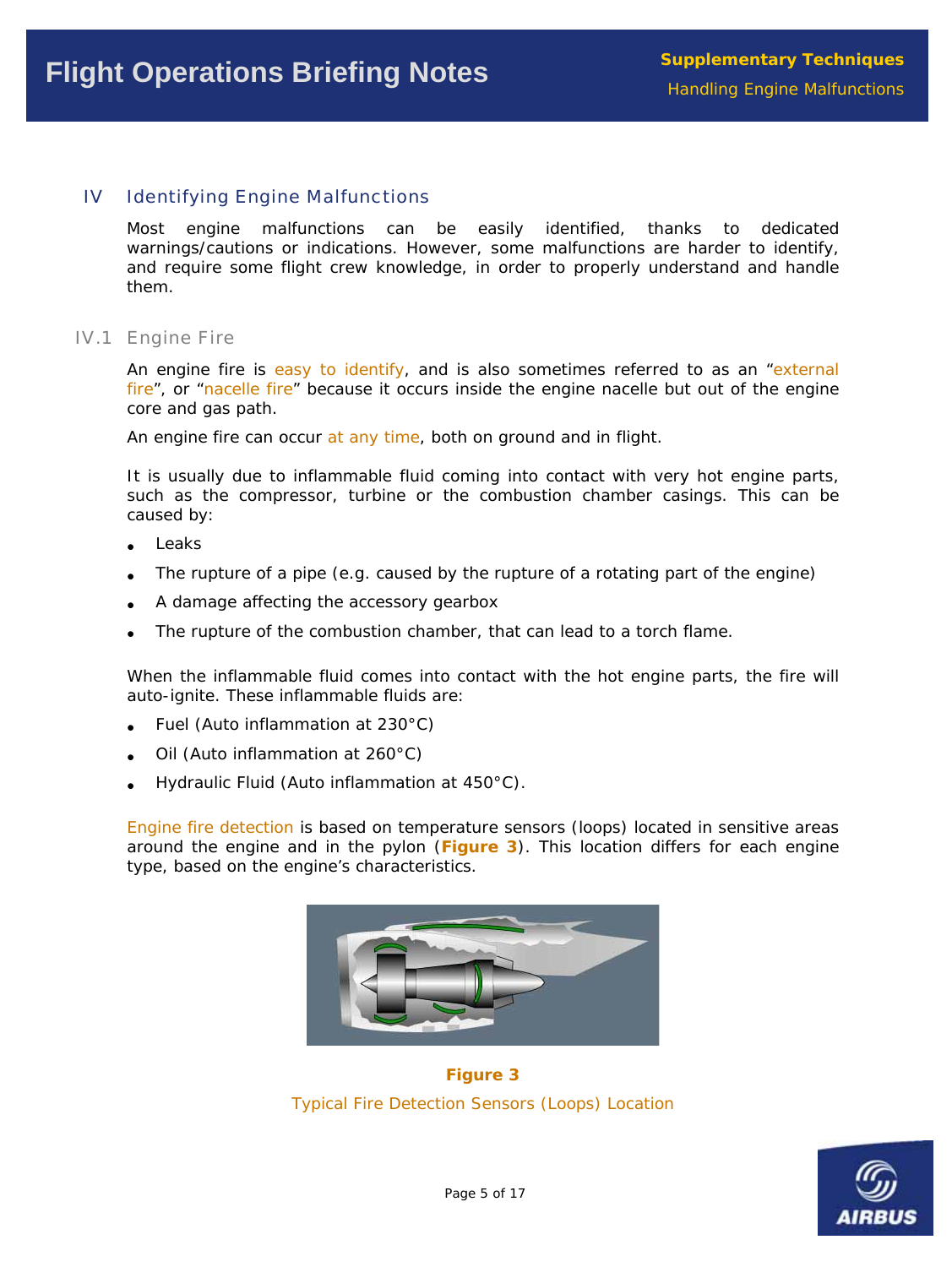The fire detection sensors are on two identical fire detection loops.

When an engine fire is detected, a warning triggers. The procedure requests to:

- Shut down the engine
- pneumatic and fuel lines, disconnects electric power) • Isolate the engine with the ENG FIRE pushbutton/handle (shuts hydraulic,
- Discharge the fire agents.

#### Note:

*The principle of the engine fire detection also means that spurious fire warnings can be triggered if hot air is blown on the fire detection loops (e.g. hot bleed air duct rupture, or combustion chamber cracks).* 

As long as the engine fire is detected, apply the ENG FIRE procedure.

If an engine fire occurs during takeoff or go-around, the PF shall first establish and stabilize the aircraft on a safe climb path and then proceed with the ENG FIRE procedure.

IV.2 Engine Tailpipe Fire

Contrary to the engine fire, the engine tailpipe fire is harder to identify, and is sometimes confused with an engine fire. It is also referred to as an "internal fire" (i.e. located in the gas path).

A tailpipe fire will only occur on ground, during engine start or engine shutdown.

It is due to an excess of fuel in the combustion chamber, the turbine or the exhaust nozzle, that ignites. It can result in a highly visible flame coming from the exhaust, or in some smoke coming out of the engine (exhaust or inlet).



*Fire Engine Tailpipe*  **Figure 4** 

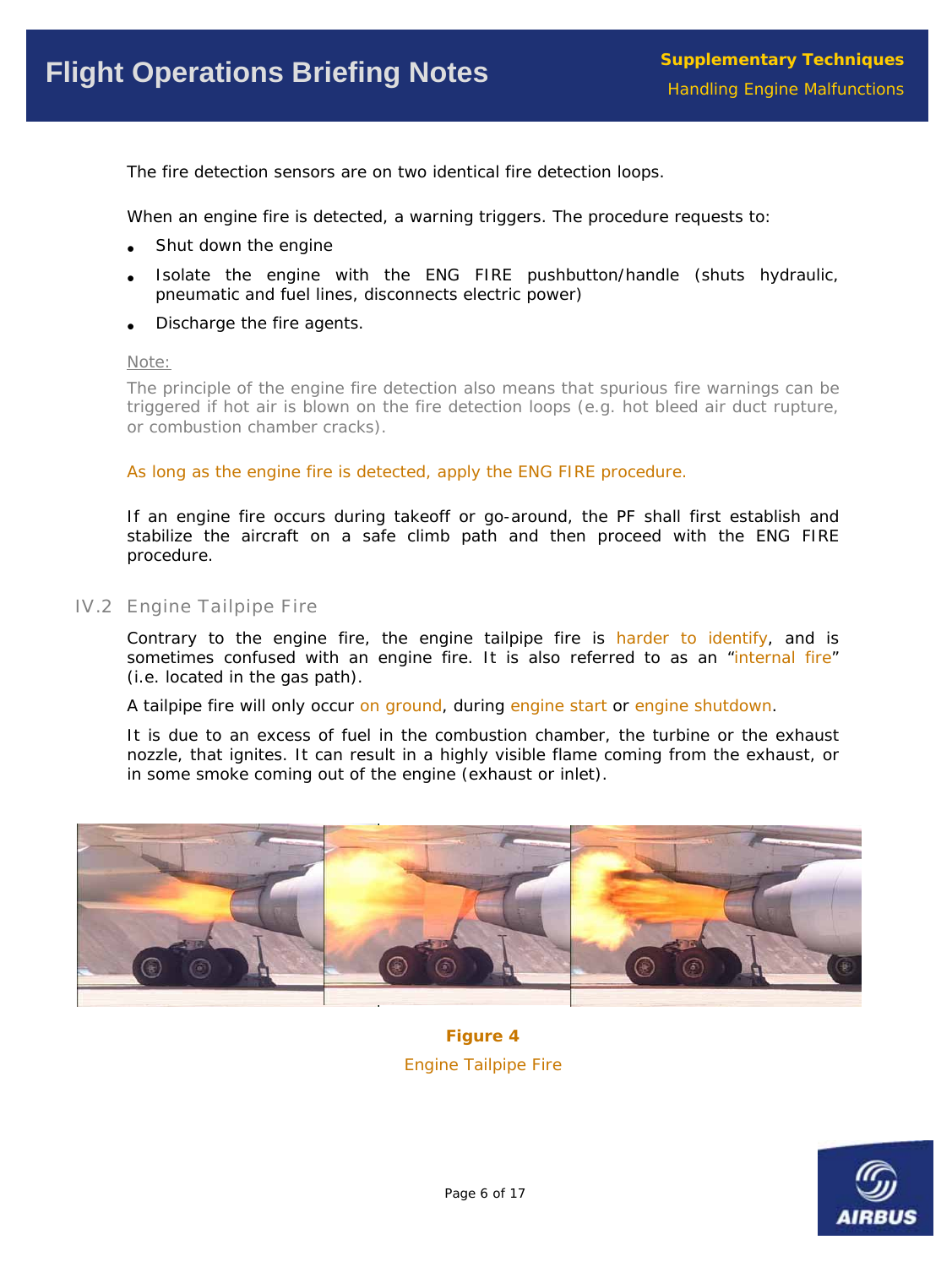Whereas the tailpipe fire can be very spectacular, it usually has very little impact on the engine. Indeed, it occurs in a part of the engine that is designed for very high temperatures (1000 to 1200 $^{\circ}$ C). However, it can have an impact on the aircraft itself (e.g. damage to the flaps).

In the event of a tailpipe fire, there is no cockpit alert. The only indication may be visually detected by cabin crew, ground crew or ATC. However, because cabin crew, ground crew, or ATC usually do not know the difference between an engine fire and a tailpipe fire, they usually report an engine fire to the flight crew. As a consequence, the flight crew often applies the engine fire procedure, instead of the engine tailpipe fire a rising EGT, due to the fire in the turbine. Therefore, tailpipe fires are more often procedure.

The engine tailpipe fire procedure requests to:

- Shut down the engine in order to stop the fuel flow
- Dry crank the engine to remove the remaining fuel.

Do not use the ENG FIRE pushbutton (except for A300/310) or the AGENT DISCH pushbuttons because:

- Pushing the ENG FIRE pushbutton will cut the FADEC power supply. This prevents the dry crank sequence, which is the only effective action against a tailpipe fire
- The fire agents will be discharged outside of the engine core, in a part of the engine fire extinguisher bottle spare is available. that is not affected by the tailpipe fire (**Figure 5**). Discharging the fire agents will have no negative impact on the engine, but may lead to delays or cancellation, if no



**Tailpipe Fire Zones Figure 5** 

The engine tailpipe fire procedure should be sufficient to stop the fire. The intervention of the fire brigade should therefore be a last resort (or if no bleed is available to dry

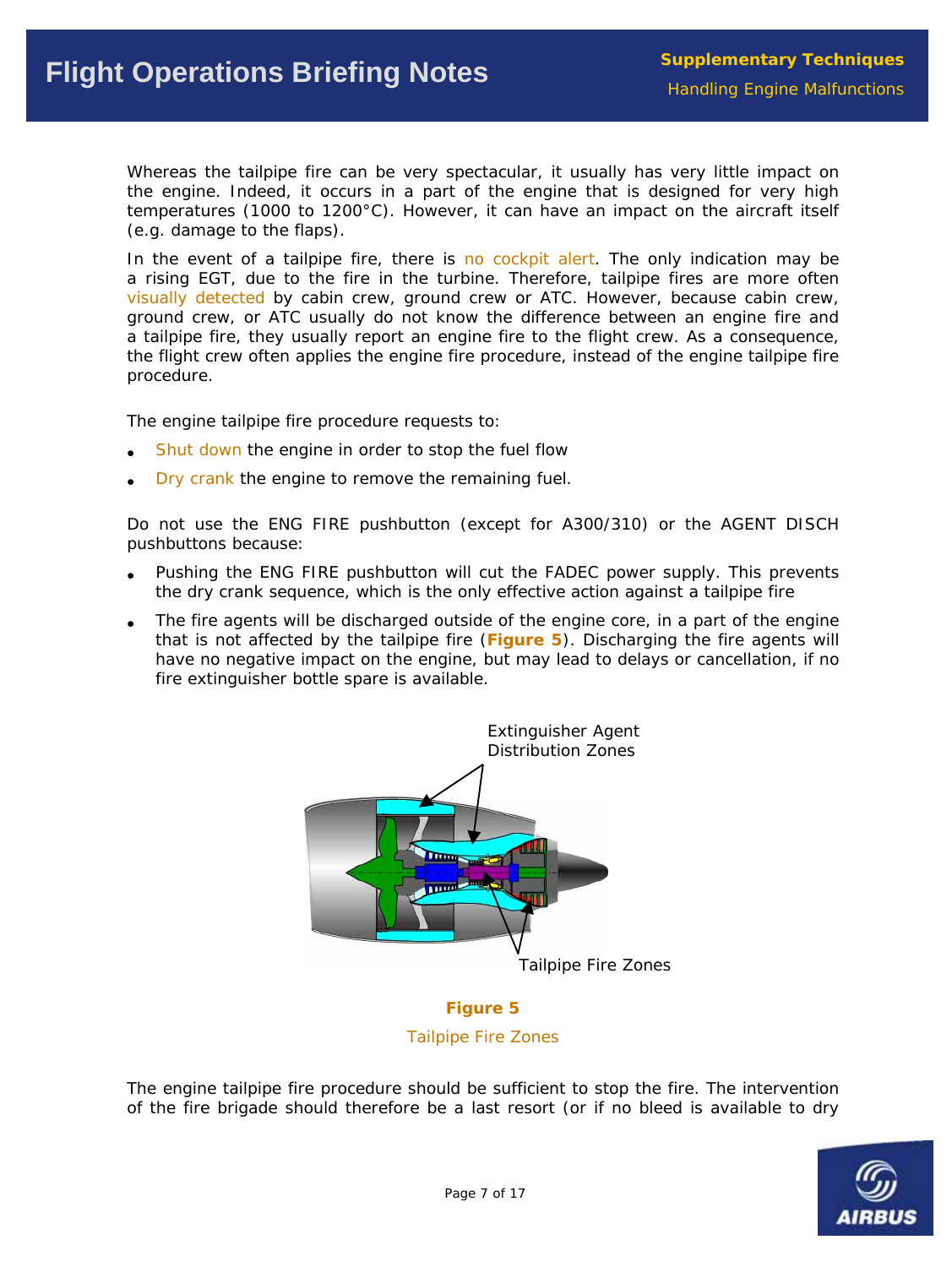crank the engine), because the ground fire extinguishing agent can cause serious corrosive damage. Following the use of ground fire extinguishers, maintenance action is due (the engine might be removed for a maintenance inspection).

In-service events show that engine tailpipe fire may lead to a precautionary, but unwarranted, emergency evacuation.

### IV.3 Engine Stall

An engine stall (also called engine surge) is in fact a compressor surge that can be caused by:

- An engine deterioration (e.g. compressor blade rupture, or high wear) •
- Ingestions of foreign objects (e.g. bird ingestion) or ice •
- A bleed system malfunction
- A malfunction of the engine controls: Fuel scheduling or surge protection devices.

In a jet engine, air compression is achieved aerodynamically, as the air passes through the stages of the compressor. If the air flowing over a compressor blade stalls, The high-pressure condition existing behind the stalled area may create a flow reversal towards the compressor air inlet, thus resulting in an immediate and large thrust loss. the airflow is disrupted, and the compressor can no longer compress the incoming air.

During takeoff and high power settings, the engine stall is characterized by:

- One or more loud bangs
- Instant loss of thrust, resulting in a yaw movement
- Engine parameter (EPR/N1, N2 (or N3)) fluctuations and EGT increase
- Visible flames from the inlet and/or from the tailpipe.



(Source: FAA video Turbofan Engine Malfunction Recognition and Response)

**Figure 6**  *Engine Stall at Takeoff* 

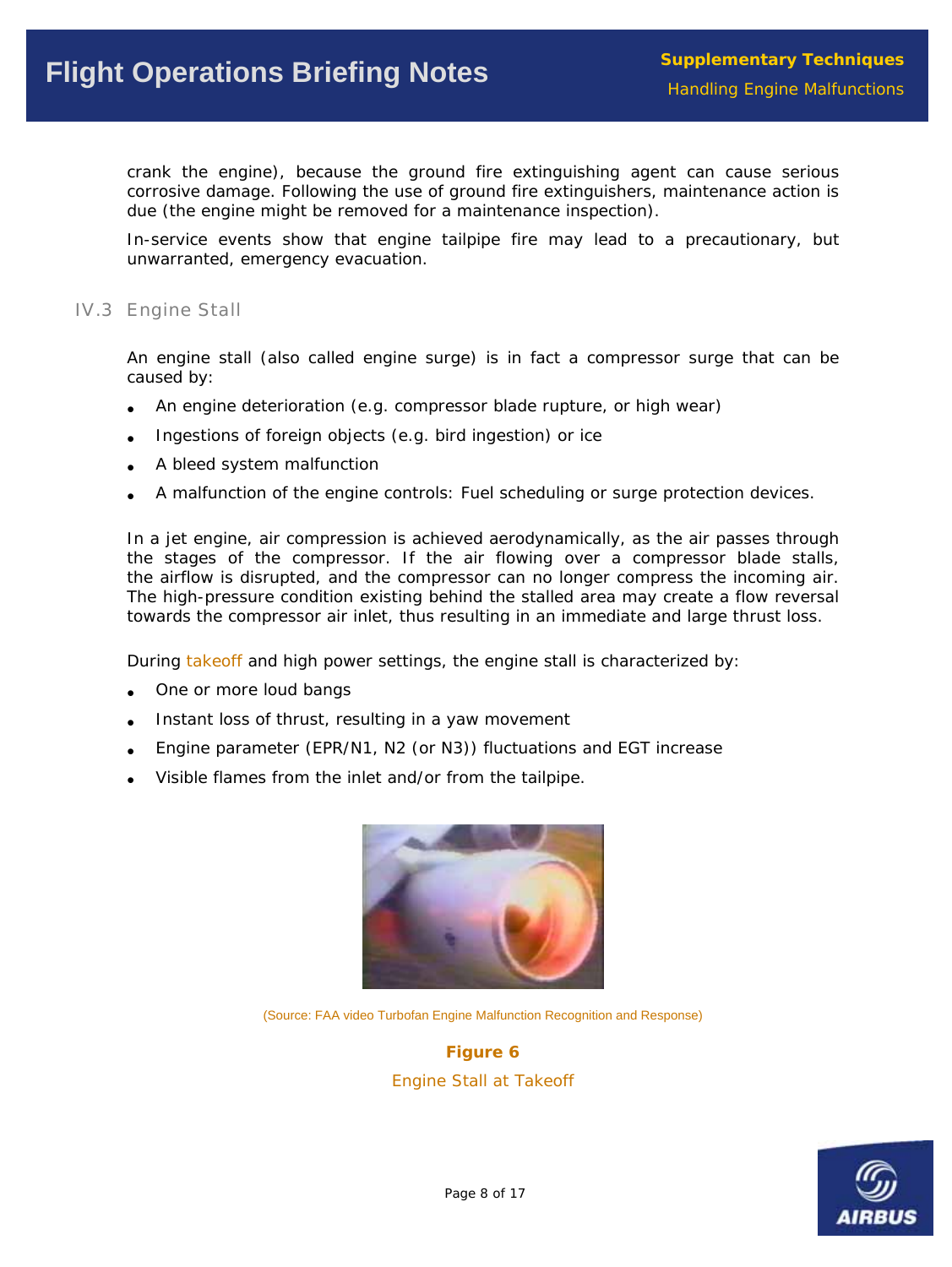Flight crews who have experienced an engine stall at takeoff report that the bang is louder than any other noise they had previously heard in the cockpit. It is often compared to a shotgun being fired a few meters away.

Because of the noise and yaw movement of an engine stall, flight crews sometimes incorrectly identify the occurrence as a tire burst, or as a bomb. In-service events show that a misinterpretation of an engine stall may result in rejecting the takeoff above V1, causing a runway overrun.

At low power (e.g. at thrust reduction at top of descent), the engine stall is characterized by:

- One or more muffled bangs •
- Engine vibrations •
- Engine parameter fluctuations and EGT increased. •

of the combustion chamber is not sufficient to ensure the cooling of the turbine. An engine stall can result in an EGT overlimit condition because the airflow downstream

Engine stalls are harder to detect at low power.

The engine stall can be:

- Recoverable without crew action
- Recoverable with crew action (or FADEC action) •
- Not recoverable.

Recoverable stall without crew action

One or more loud bangs can be heard; the parameters fluctuate but quickly return to normal. In most occurrences, the parameters are back to normal when the flight crew checks the engine parameters. Consequently, it is hard to determine which engine has stalled.

Engine operation can be checked by smoothly moving the thrust levers, one at a time, to check the related engine response and stall-free operation.

Note that most recent engines include a stall detection system.

Flight crews should report the occurrence for immediate maintenance action.

Recoverable stall with crew action (or FADEC action)

Parameter fluctuations and bangs continue as long as the flight crew (or the FADEC) does not retard the thrust lever, as per the ENG STALL procedure of the QRH or the ECAM.

If the stall disappears at thrust reduction and the engine parameters are normal, the flight crew can advance the thrust levers slowly, as long as the stall does not reoccur.

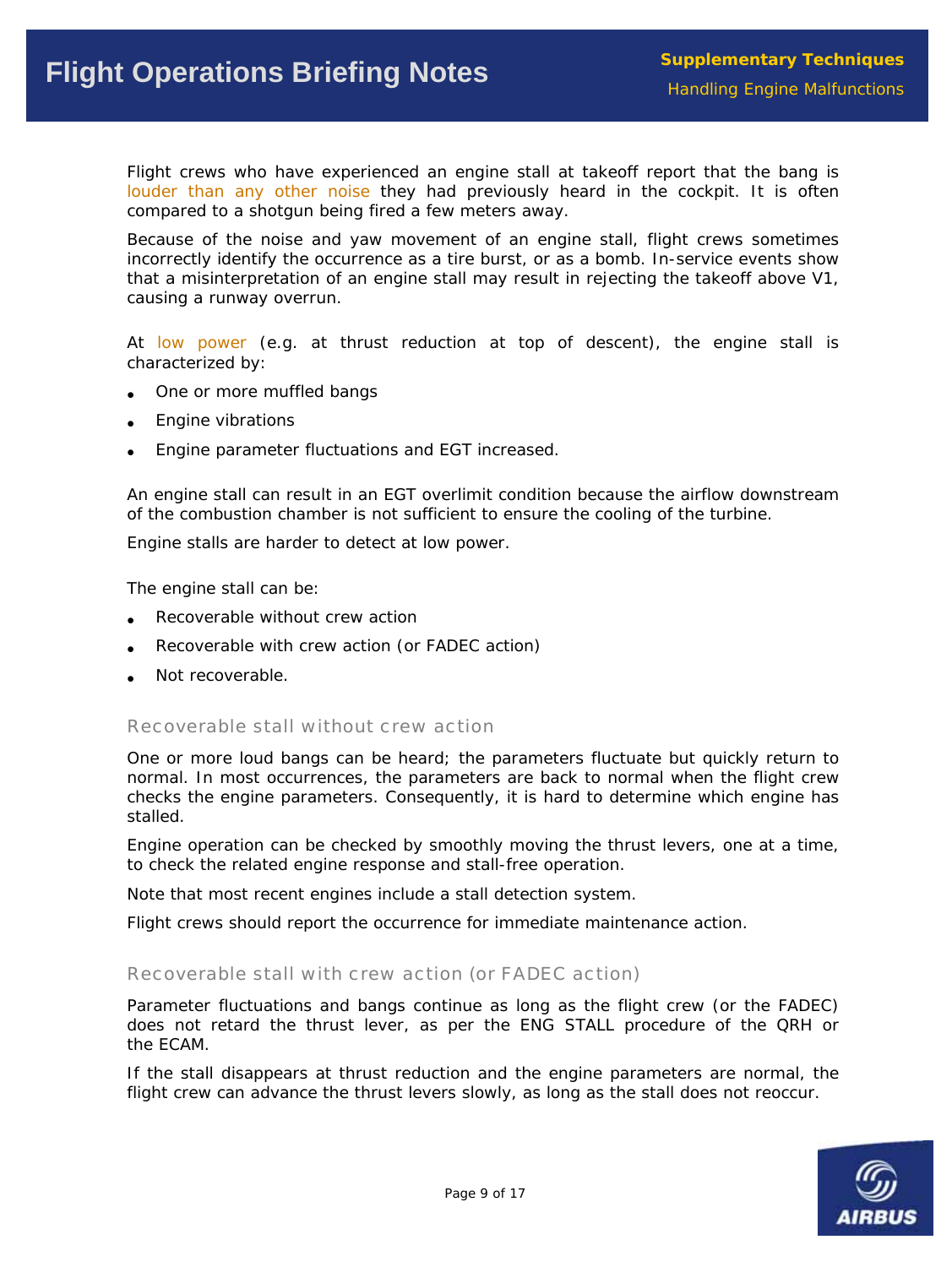If the stall reappears, keep the engine thrust below the stall threshold.

Flight crews should report the occurrence for immediate maintenance action.

### Non recoverable stall

One or two bangs are heard and the engine will decelerate to zero power, as if the fuel had been cut-off.

Bring the affected engine thrust levers to idle and shutdown the engine.

A non-recoverable stall can be accompanied by severe engine damage, if it is not identified and corrected by the flight crew, and may lead to an engine failure.

## IV.4 Engin e Flameout

The combustion process has stopped. This can be due to many reasons such as:

- Fuel starvation
- Volcanic ash encounter
- Heavy rain/hail/icing
- Engine stall
- Control system malfunction

Flying at high speed and low engine thrust through heavy rain or hail increases the risk of flameout.

The engine flameout will trigger a caution on the ECAM (if applicable).

When no caution is available, an engine flameout is detected by:

- A rapid decrease in EGT, N2 (N3 on RR engines), Fuel Flow, and N1
- The loss of the associated electrical generator.

On most FADEC equipped engines, continuous ignition will be automatically selected when a flameout is detected. This ensures an automatic relight, if conditions permit.

#### IV.5 Engin e Vibrations

Engine vibrations may be caused by:

- Engine unbalance
- **•** Birdstrike or FOD causing blade deformation (Figure 7)
- Compressor blade loss
- Icing conditions (ice may build up on the fan spinner and blades).

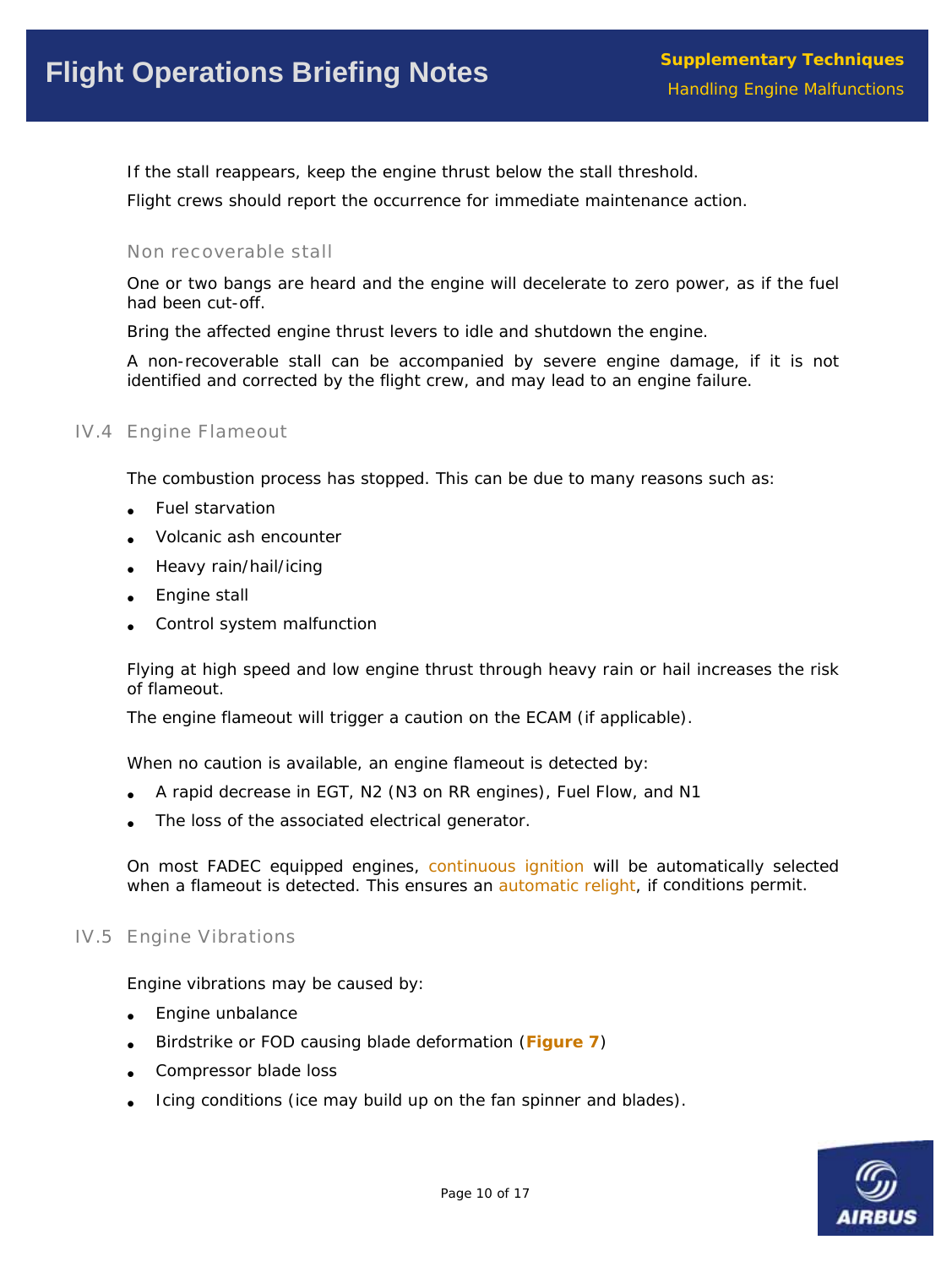

**Figure 7**  *Fan Damage After a Birdstrike* 

In case the vibration level exceeds a certain level, the ECAM advisory function (if applicable) will automatically highlight the affected engine.

When such a level of vibration is reached, there is potentially a loss of some mechanical integrity of the engine (blade rupture, imbalance, ...).

As a general rule, it is recommended to:

- Crosscheck the affected engine parameters (N1, N2, EGT, Oil press...) with the other engine(s)
- conditions permit. Reduce the thrust level of the affected engine below the advisory level if flight

A high N1 vibration level may be accompanied by perceivable airframe vibration.

A sudden increase of the vibration level indicates a possible deterioration of the engine. During takeoff, the vibration indication should be stabilized once takeoff thrust is set. If the advisory threshold is reached, a low speed rejected takeoff may be considered.

The vibrations should not vary significantly during the takeoff roll. If it suddenly increases significantly, a rejected takeoff may be considered depending on the circumstances.

Vibrations alone should not lead to an in-flight shutdown.

IV.6 Engine Parameter Overlimits (N1, N2, N3, EGT)

#### EGT Exceedance

The EGT redline is the only redline that can be exceeded occasionally without any malfunction of the engine.

Due to the thermal inertia of the engine, the EGT reaches a peak at the end of the takeoff roll, close to rotation or just after lift-off. The difference between

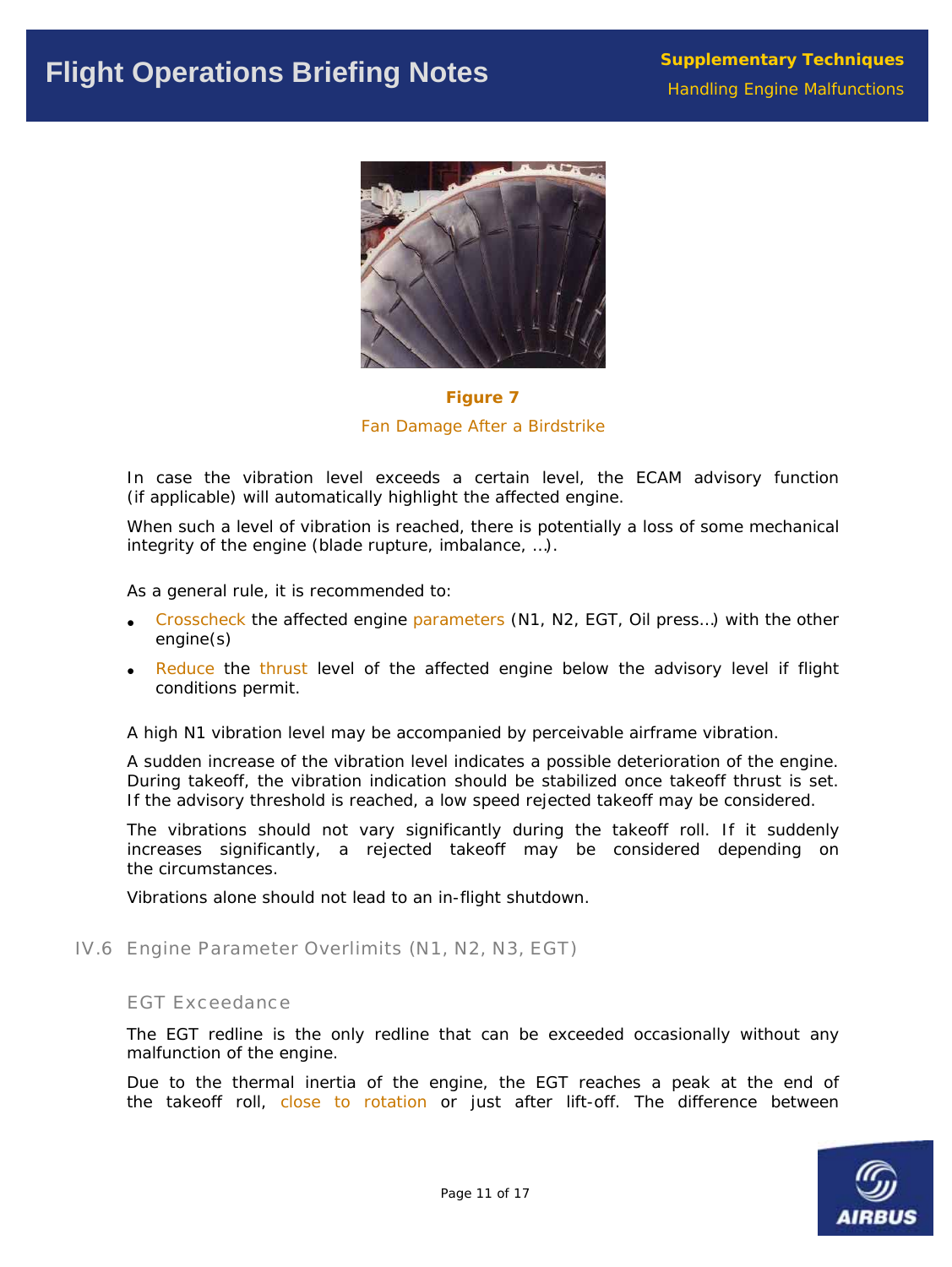the maximum permissible EGT (red-line) and the peak EGT during takeoff (with TOGA thrust) is called the **EGT** margin. This EGT margin should be monitored by a dedicated engine monitoring program.

As the engine ages, due to normal engine wear, the EGT margin will get smaller (**Figure 8**). Indeed, due to a loss of efficiency, the engine will burn more fuel, which will lead to a higher EGT. Consequently, the EGT margin is used as a parameter to monitor the engine's health.





*Evolution of the EGT with OAT and Engine Wear* 

The outside conditions also have an impact on the EGT.

This means that, exceptionally, the engine may exceed the EGT redline without any continues the takeoff and establishes the aircraft on the initial climb path, before failure. In this case, the engine continues to deliver its thrust. Consequently, if the flight crew notices an EGT exceedance during the takeoff roll, the flight crew applying the procedure.

#### *Note:*

*A limited number of small EGT exceedances may be allowed (as per the Aircraft Maintenance Manual), but must be reported in the logbook .* 

However, if the EGT suddenly increases when setting takeoff thrust, it is most likely the symptom of a severe engine failure.

N1, N2, N3 Exceedance

N1, N2, N3 exceedances correspond to a malfunction of the engine.

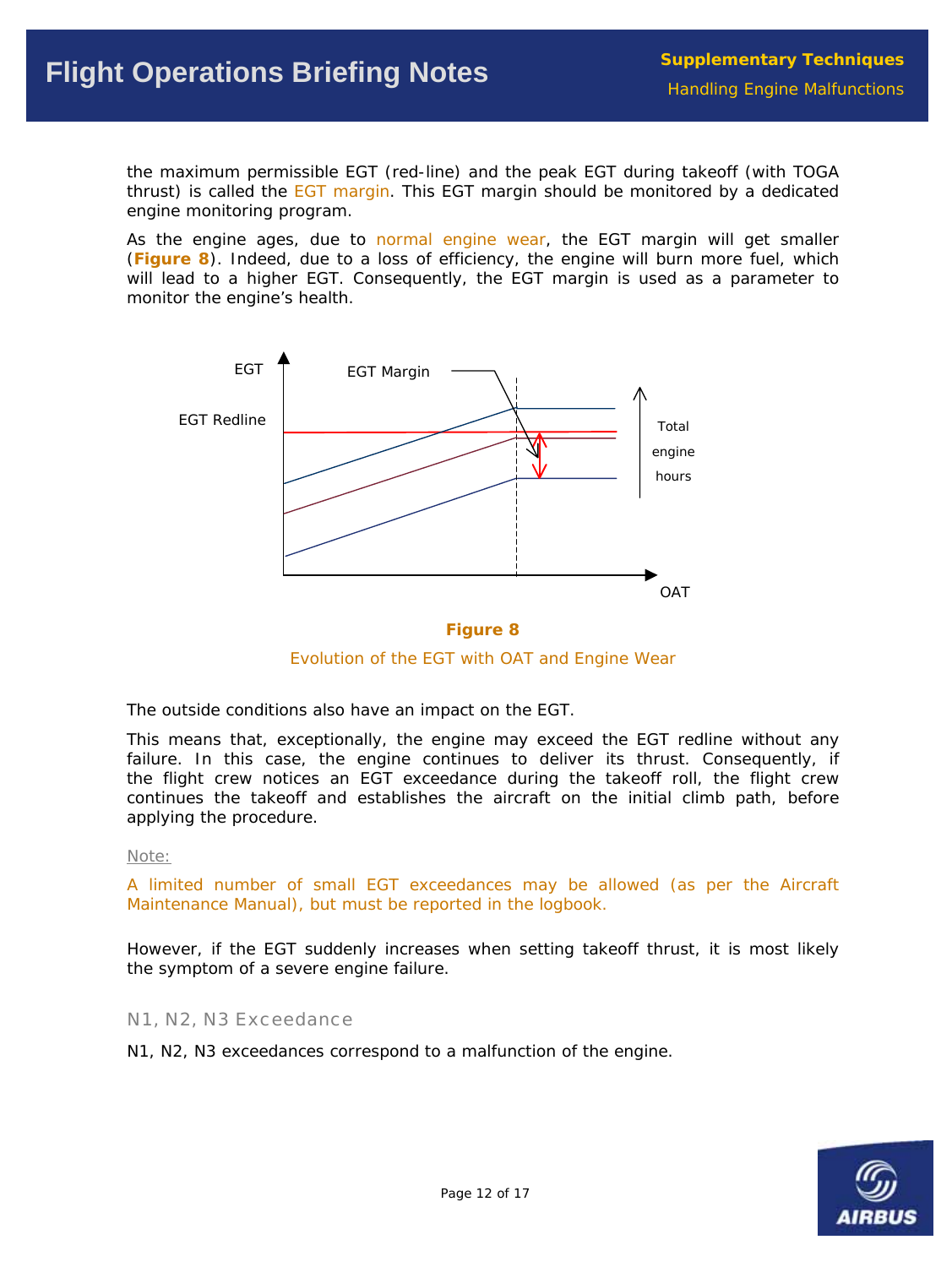The associated procedure is usually to reduce thrust to return below the limits, and to shutdown the engine if it is not possible to return below the limits, or depending on the level of exceedance.

## IV.7 Oil Low Pressure / Oil Low Level

In service experience shows that some rejected takeoffs and in-flight shutdowns have been commanded because of a low oil level. However, a low oil level alone is not a symptom of an engine malfunction.

On the other hand, a low oil pressure is the sign of an imminent engine failure. Therefore, the published procedure must be applied.

#### IV.8 Reverser Unlocked

The full deployment of a thrust reverser in flight is a potentially catastrophic situation, which can lead to the loss of control of the aircraft.

Therefore, the system is designed with adequate redundancy to ensure that the reversers will deploy on ground only. There are three lines of defense (the details may vary with aircraft and engine type) which:

- Lock the thrust reverser in the stowed position (with primary and secondary locks)
- Isolate the thrust reverser deployment system. •

However, should a reverser be out of its fully stowed position, a REV UNLOCKED alert will trigger:

- The first action is to reduce the thrust of the affected engine to idle (even if already automatically reduced), and the aircraft speed (if applicable). This minimizes the effect of a potential deployment. The affected engine must remain at idle for the rest of the flight (i.e. even in the absence of buffet)
- down the affected engine. The detection of buffet is the sign that the thrust reverser is at least partially deployed. If detected, the flight crew should reduce the aircraft speed, and shut

## **V** Operational Recommendations

This section provides flight crews with an overall awareness and understanding of the main strategies to adopt in the case of an engine malfunction:

- Stabilize the aircraft trajectory
- Positively identify the affected engine, and the malfunction
- Apply the published procedure.

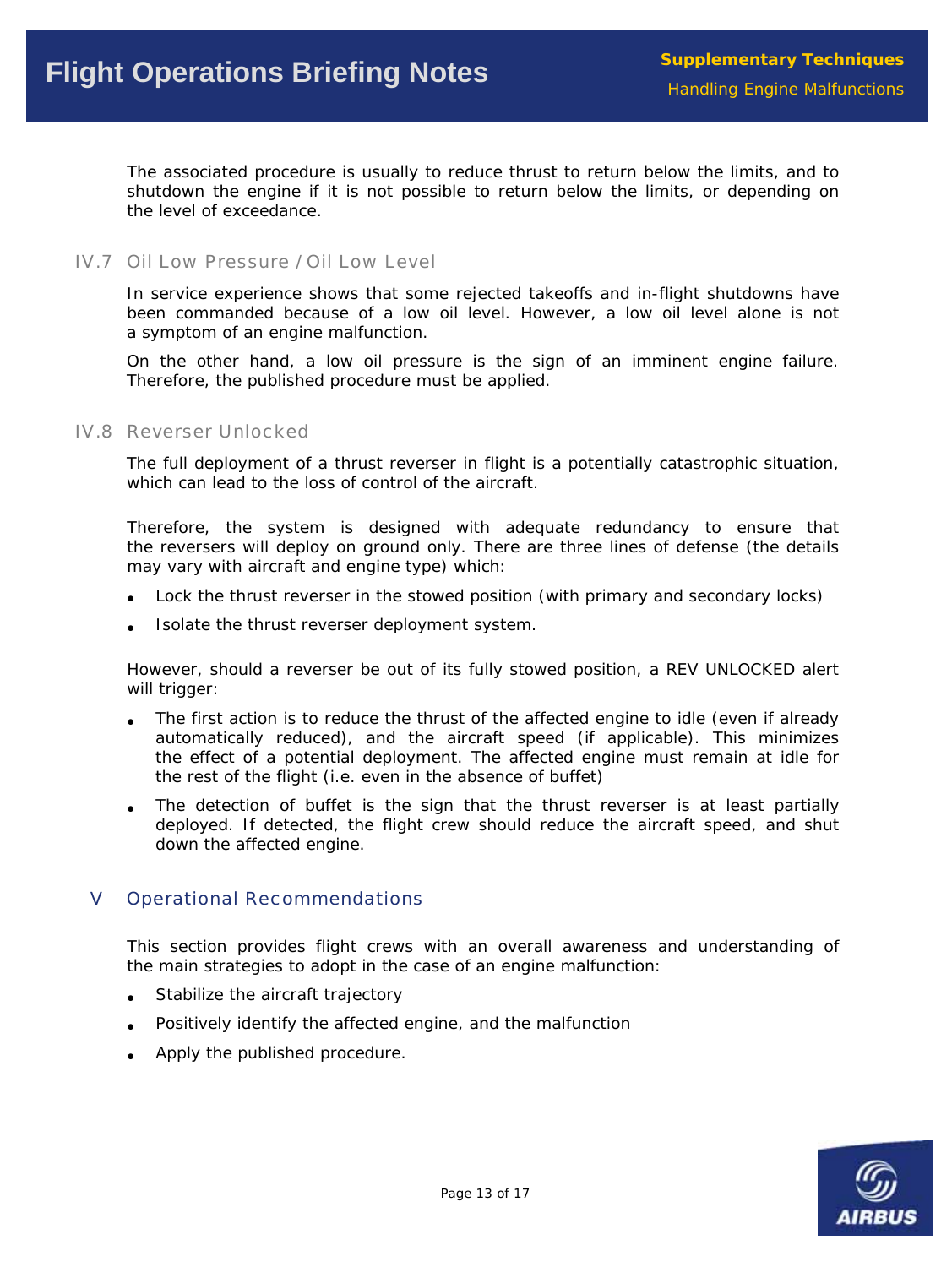It also provides guidelines on the prevention of unnecessary in-flight shutdowns, while confirming the flight crew's authority to take a precautionary decision/action, depending on prevailing conditions.

### Fly the Aircraft, not the Engine

Fly, Navigate, Communicate and Manage  $-$  in that order, as fostered by the Airbus Operational Golden Rules.

This also applies in case of any engine malfunction. The priority is to stabilize fire, stabilizing the aircraft trajectory before applying the associated procedure may lead to further engine damage but will not affect safety. the aircraft trajectory before taking any action on the engine. Even in case of an engine

The engines are certified in extreme conditions, in order to provide enough reaction time to the crew to stabilize the aircraft, in case of a major engine malfunction, prior to performing the associated procedure.

For example, the engine's resistance to bird ingestion is tested. In accordance with must also be able to withstand the simultaneous ingestion of several (up to 4) smaller the FAR 33's requirements, an engine at takeoff thrust must be able to withstand the strike of a 3.65 kg bird, without catching fire, without releasing hazardous fragments through the engine casing or without losing the ability to be shut down. It birds (around 1kg), without losing more than 25% of thrust.

Similarly, during certification, the engine must be run during 5 minutes, with N1 and N2 (N3 if applicable) at the red line, and EGT 42°C above the red line. Following this run, the engine must be serviceable.



(Source: FAA video Turbofan Engine Malfunction Recognition and Response)

**Figure 9**  *Engine Certification Tests* 

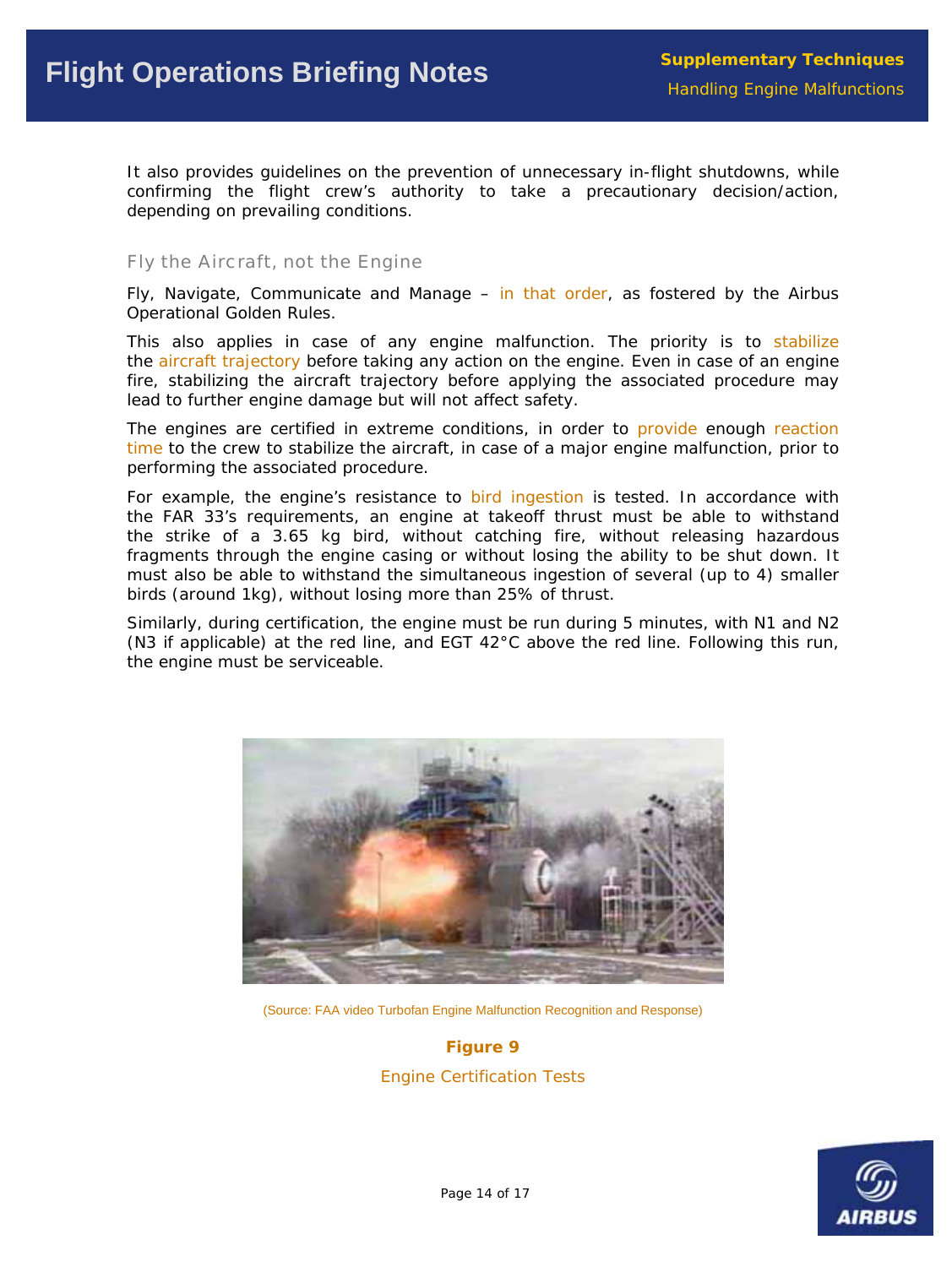No RTO above V1

In line experience shows that engine malfunctions during takeoff occasionally lead to rejected takeoffs above V1, which have caused runway excursions, ranging from incidents to fatal accidents/hull losses.

The most frequent cause of rejected takeoff above V1 is the engine stall. The flight believes the aircraft is not airworthy. In all the reported cases, the aircraft actually was crew is usually startled by the loud bang and the yaw movement, and consequently fit to fly.

Similarly, engine fire warnings have also led to rejected takeoffs above V1.

an engine fire for a few minutes without affecting the safety of the aircraft. From the engine is still able to deliver some thrust during a significant period of time. From a system point of view, the engine is certified to ensure that it can sustain a performance point of view, engine failure at or after V1 is taken into account in the takeoff performance computation. However, in many engine failure cases,

#### If not sure which Engine is malfunctioning, keep-it running

Several accidents or incidents have been caused by a rushed decision to shutdown an engine, due to the inability to correctly assess which engine was malfunctioning.

If the analysis of the instruments is not enough, the crew should smoothly move the thrust levers and check the proper variation of the engine parameters.

#### If possible, keep the Engine running

In-service experience shows that, when the flight crew notices a drift of the engine parameters (EGT, vibrations, advisory level, etc...), they often decide to perform a preventive engine shutdown.

However, unless a procedure requires an engine shutdown, it is usually preferable to keep the engine running.

Even at idle, the engine:

- Provides electric, hydraulic and bleed power redundancy
- Produces less drag than a windmilling engine.

An ECAM advisory (if applicable) is an indication that a parameter is still in its normal range but is drifting away. It is meant for crew awareness (attention getter) and monitoring. The guidelines associated to the advisory conditions are provided in the FCOM/QRH. Consequently, except for engine vibrations, no action should be taken based only on th e advisory.

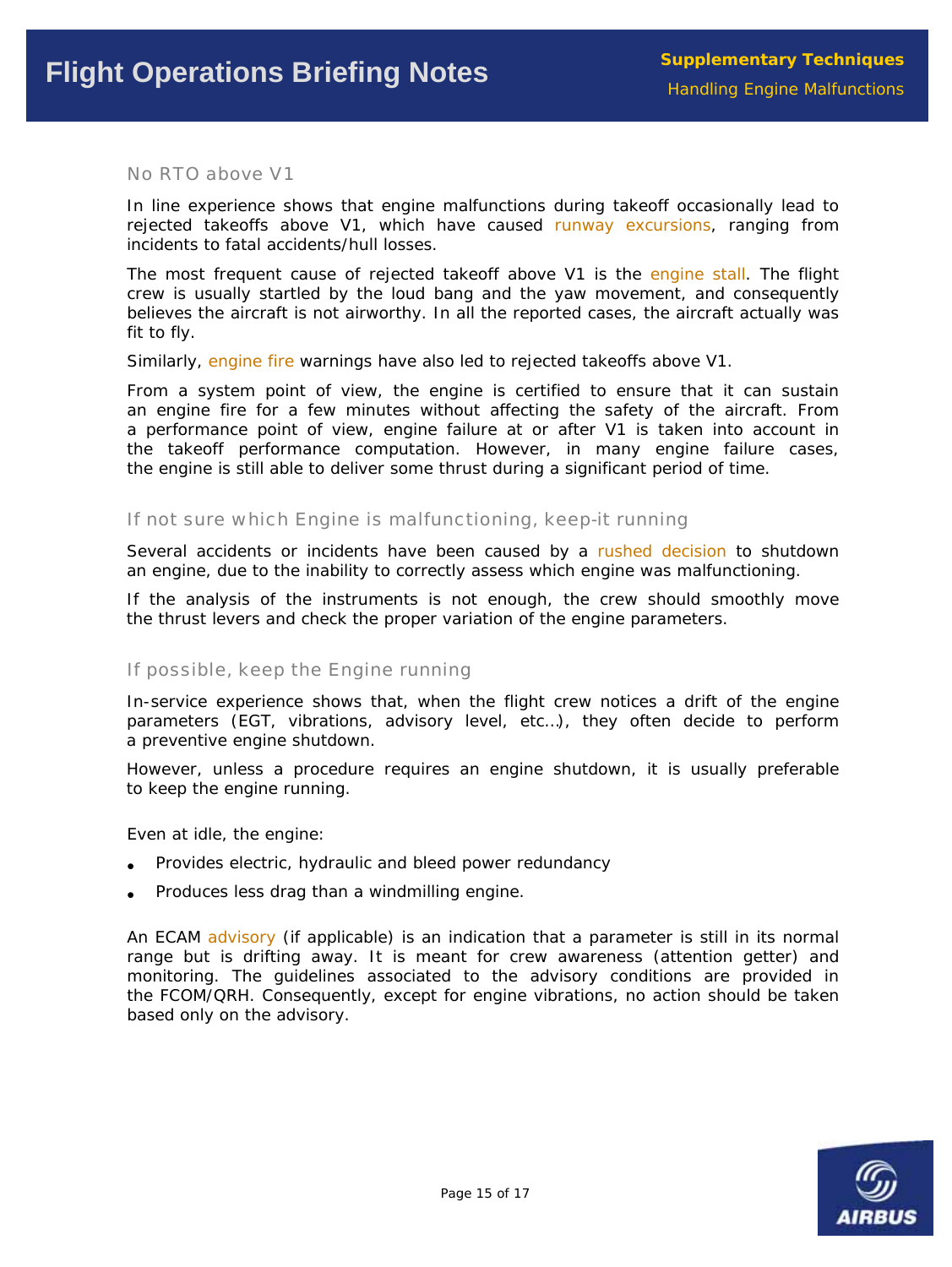If possible, restart the Engine

If the engine has failed or flamed out, and there is no indication of engine damage, it is always possible to attempt to restart the engine.

Engine damage can be suspected if some of the following symptoms are observed:

- Rapid increase of EGT above the red line
- Important mismatch of rotor speeds (N1 vs. N2 or N3) or absence of rotation
- Abnormal oil pressure/temperature
- Loud noise
- Fumes or burning smell in the cabin.

If a visual check is possible, the crew should look for damage to the engine cowling or aircraft structure, or missing engine parts.

#### VI Summary of Key Points

- During their career, most pilots will experience engine malfunctions, but most of them will never encounter a severe engine malfunction leading to an in-flight shutdown
- Reported in-service events show that incorrect crew response to an engine malfunction has remained constant for many years
- Full flight simulators are very powerful training tools but are not fully representative of engine malfunctions and their consequences.

Therefore, to safely and efficiently manage engine malfunctions, flight crews should:

- Stabilize the aircraft trajectory before dealing with the malfunction
- Never rush to shutdown the affected engine during critical flight phases: Engines have been certified in extreme conditions
- Know how to identify various engine malfunctions and their consequences.

Any engine malfunction should be reported to the maintenance.

Airlines should consider the various references provided by the manufacturer's operational documentation and by the industry to address, at all stages of the training, engine related indications and their relation to engine malfunctions.